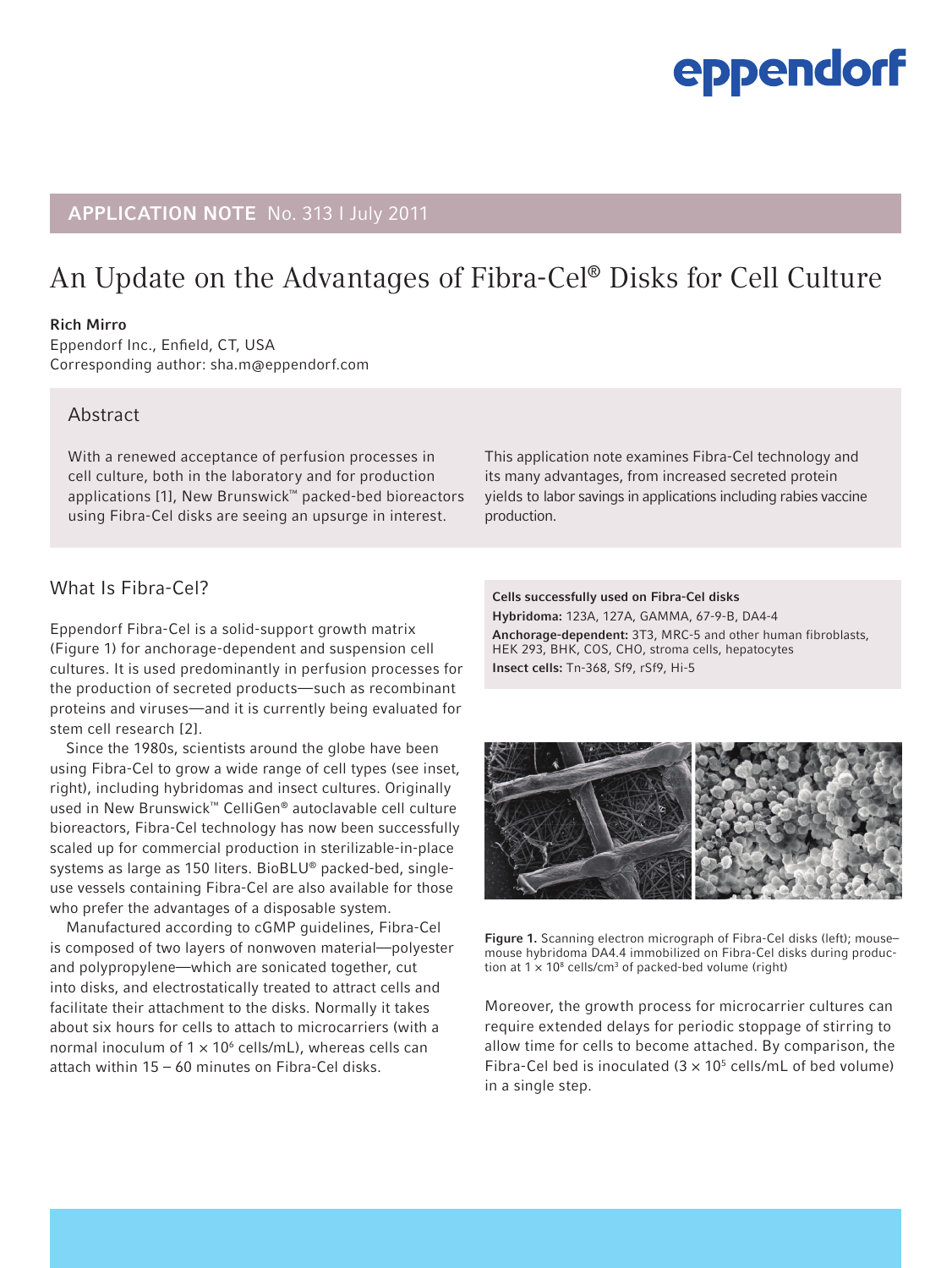## eppendorf

Fibra-Cel in a New Brunswick bioreactor is also advantageous over microcarriers because it enables sustained long-term periods of high-density growth in perfusion mode, without danger of clogging because there are no filters. Perfusion is a mode of cell culture in which a fresh nutrient medium is continuously added to the culture while simultaneously removing the spent medium that contains the product of interest. In a New Brunswick bioreactor, cells growing on or in the Fibra-Cel disk bed are retained within the vessel, inside the packed bed, where they continue the production of the desired product.

The packed bed comprises two horizontally positioned screens that extend to the bioreactor vessel walls. Enclosed between the screens, a bed of Fibra-Cel disks serves as solid support for the growing cells (Figure 2). Cells growing in the disk bed become immobilized on or between the disks, where they remain throughout the culture run, protected from external shear forces. The process is favored for manufacturing because product yields can be increased by as much as tenfold over comparable processes [3]. Once the bioreactor is set up and inoculated, the culture can be maintained to produce proteins for long periods of time thus saving labor, time, and money.

Like the proprietary Eppendorf Cell Lift impeller, rotation of the discharge ports in the proprietary packed-bed impeller creates a low differential pressure at the base of the impeller tube, which circulates the medium throughout the system. The medium receives gases through a sparger located at the bottom of the inner tube, protecting the cells from being exposed to the gas liquid interface. This results in low turbulence and low shear stress on the culture. Exceptionally high cell densities are achievable due to the high surfaceto-volume ratio provided by the disk bed, coupled with the ability to use perfusion. In comparison with other cell support systems, it was found that higher titers and cell densities were achieved in trials using Fibra-Cel disks [4].



Figure 2. Basket impeller with Fibra-Cel disks

#### Other benefits

Because higher yields are possible, smaller bioreactors can be used to substantially reduce the initial capital expenditure as well as reduce the utilities required for operation (such as electricity, water, and steam if required). In addition, because the cells remain entrapped, the packed bed eliminates the need for cell filtration to separate cells from the end product, thus simplifying harvesting. Last, product recovery and downstream processing can be more easily controlled because users can determine the volume of harvest material that is to be processed at any given time.